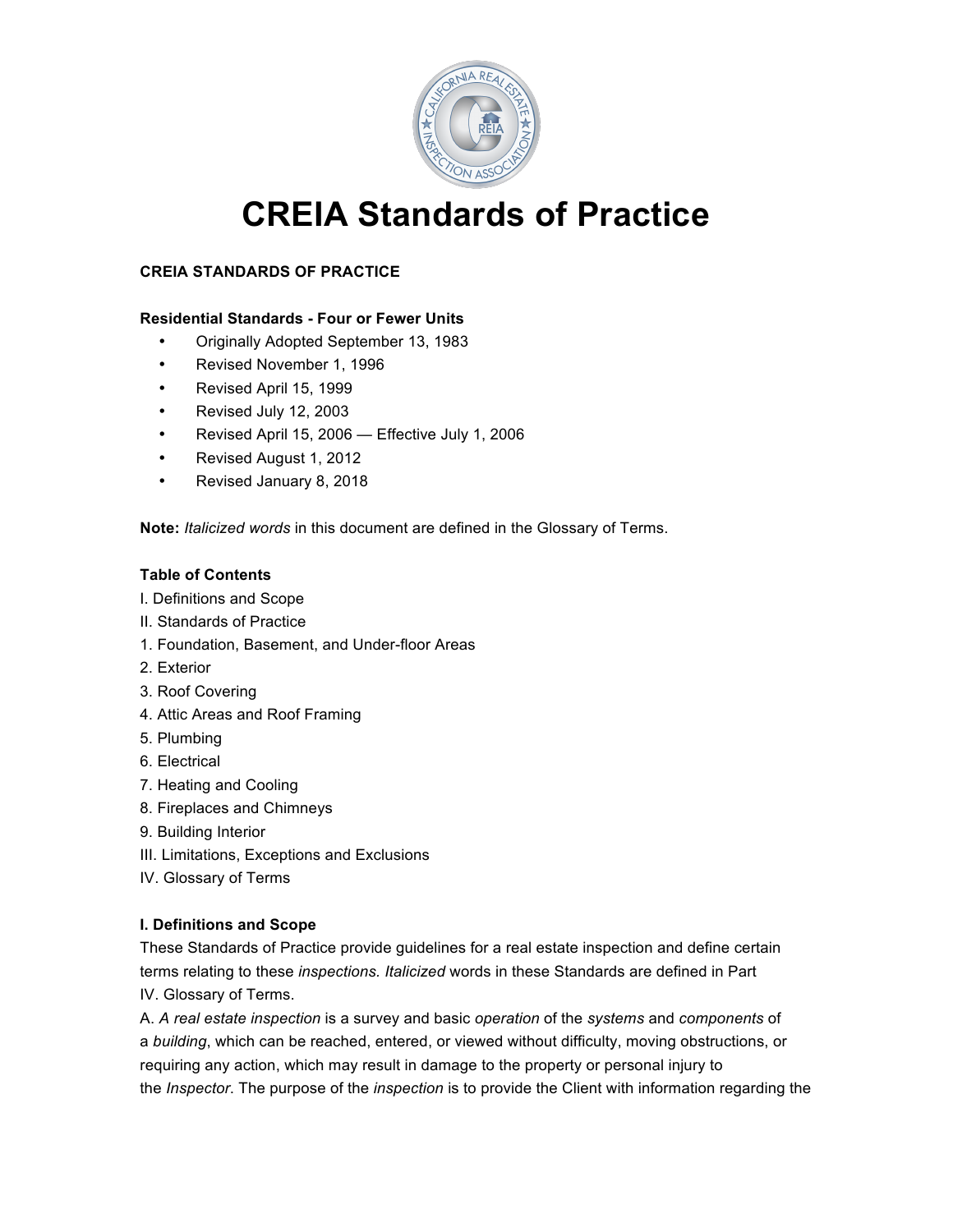general *condition* of the *building(s)*. Cosmetic and aesthetic *conditions* shall not be considered. B. *A real estate inspection* report provides written documentation of material defects discovered in the *inspected building's systems* and *components* which, in the opinion of the *Inspector*, are *safety hazards*, are not *functioning* properly, or appear to be at the ends of their service lives. The report may include the *Inspector's* recommendations for correction or further evaluation. C. *Inspections* performed in accordance with these Standards of Practice are not *technically exhaustive* and shall apply to the *primary building* and its associated *primary parking structure.* II. Standards of Practice

A *real estate inspection* includes the *readily accessible systems* and *components* or a *representative number* of multiple similar *components* listed in Sections 1 through 9 subject to the limitations, exceptions, and exclusions in Part III.

#### **1. Foundation, Basement, and Under-floor Areas**

*A. Items to be inspected:*

- 1. *Foundation system*
- 2. *Floor framing system*
- 3. *Under-floor ventilation*
- 4. *Foundation anchoring and cripple wall bracing*
- 5. *Wood separation from soil*
- 6. *Insulation*
- *B. The inspector is not required to:*
	- 1. *Determine size, spacing, location, or adequacy of foundation bolting/bracing components or reinforcing systems*
	- 2. *Determine the composition or energy rating of insulation materials*

#### **2. Exterior**

*A. Items to be inspected:*

- 1. *Surface grade directly adjacent to the buildings*
- 2. *Doors and windows*
- 3. *Attached decks, porches, patios, balconies, stairways, and their enclosures, handrails and guardrails.*
- 4. *Wall cladding and trim*
- 5. *Portions of walkways and driveways that are adjacent to the buildings*
- 6. *Pool or spa drowning prevention features, for the sole purpose of identifying which, if any, are present*
- *B. The inspector is not required to:*

California Real Estate Inspection Association 65 Enterprise, Aliso Viejo, CA 92656 W www.creia.org | T 949-715-1768 | F 949-715-6931 | E info@creia.org © 2018 California Real Estate Inspection Association. All Rights Reserved.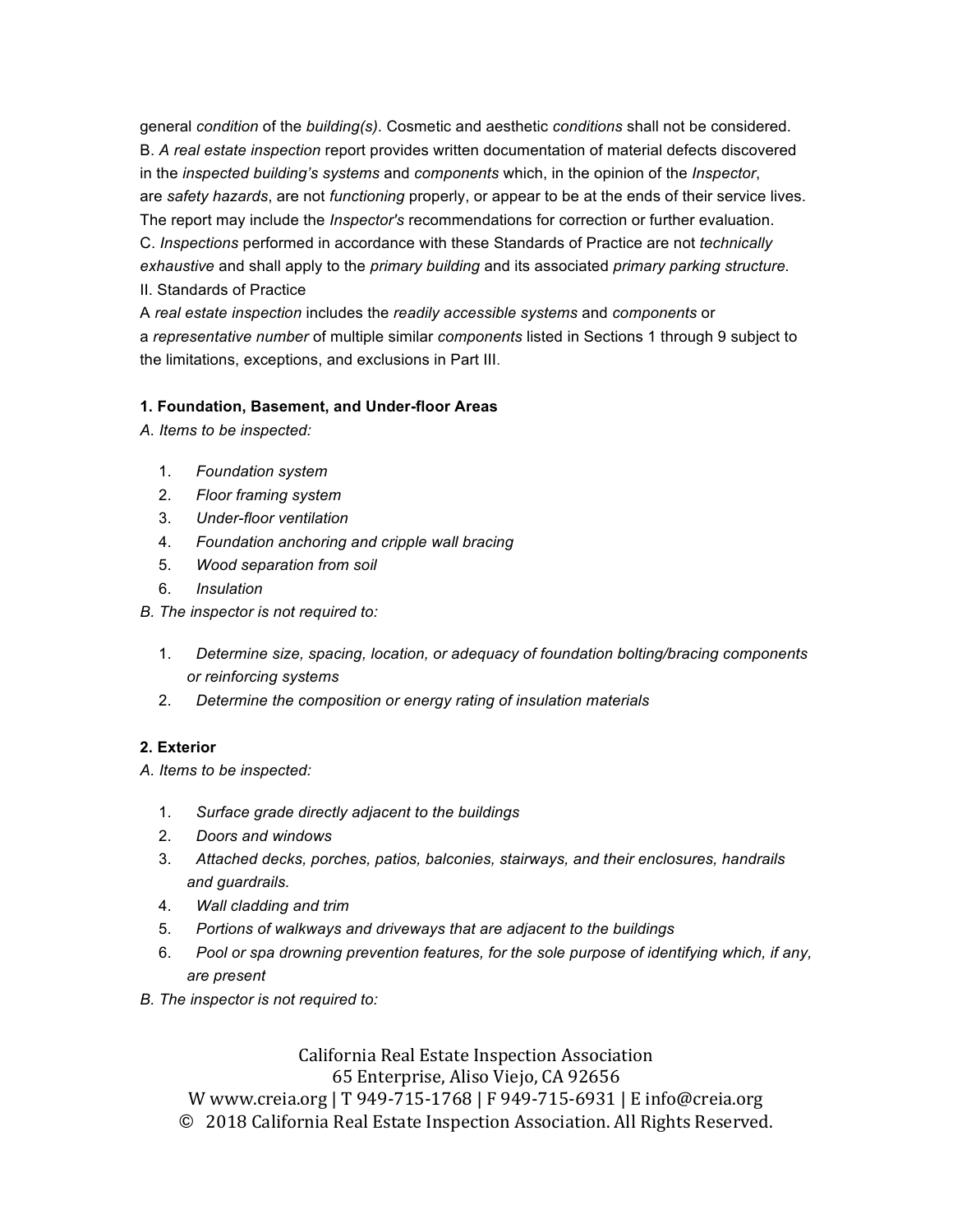- 1. *Inspect door or window screens, shutters, awnings, or security bars*
- 2. *Inspect fences or gates or operate automated door or gate openers or their safety devices*
- 3. *Use a ladder to inspect systems or components*
- 4. 4. Determine if any manufacturers' design standards or testing is met or if any drowning prevention safety feature of a pool or spa is installed properly or is adequate or effective. Test or operate any drowning prevention safety feature.

### **3. Roof Covering**

*A. Items to be inspected:*

- 1. *Covering*
- 2. *Drainage*
- 3. *Flashings*
- 4. *Penetrations*
- 5. *Skylights*
- *B. The inspector is not required to:*
	- 1. *Walk on the roof surface if in the opinion of the Inspector there is risk of damage or a hazard to the Inspector*
	- 2. *Warrant or certify that roof systems, coverings, or components are free from leakage*

#### **4. Attic Areas and Roof Framing**

- *A. Items to be inspected:*
	- 1. *Framing*
	- 2. *Ventilation*
	- 3. *Insulation*
- *B. The inspector is not required to:*
	- 1. *Inspect mechanical attic ventilation systems or components*
	- 2. *Determine the composition or energy rating of insulation materials*

#### **5. Plumbing**

*A. Items to be inspected:*

- 1. *Water supply piping*
- 2. *Drain, waste, and vent piping*
- 3. *Faucets and fixtures*
- 4. *Fuel gas piping*
- 5. *Water heaters*

California Real Estate Inspection Association 65 Enterprise, Aliso Viejo, CA 92656 W www.creia.org | T 949-715-1768 | F 949-715-6931 | E info@creia.org

© 2018 California Real Estate Inspection Association. All Rights Reserved.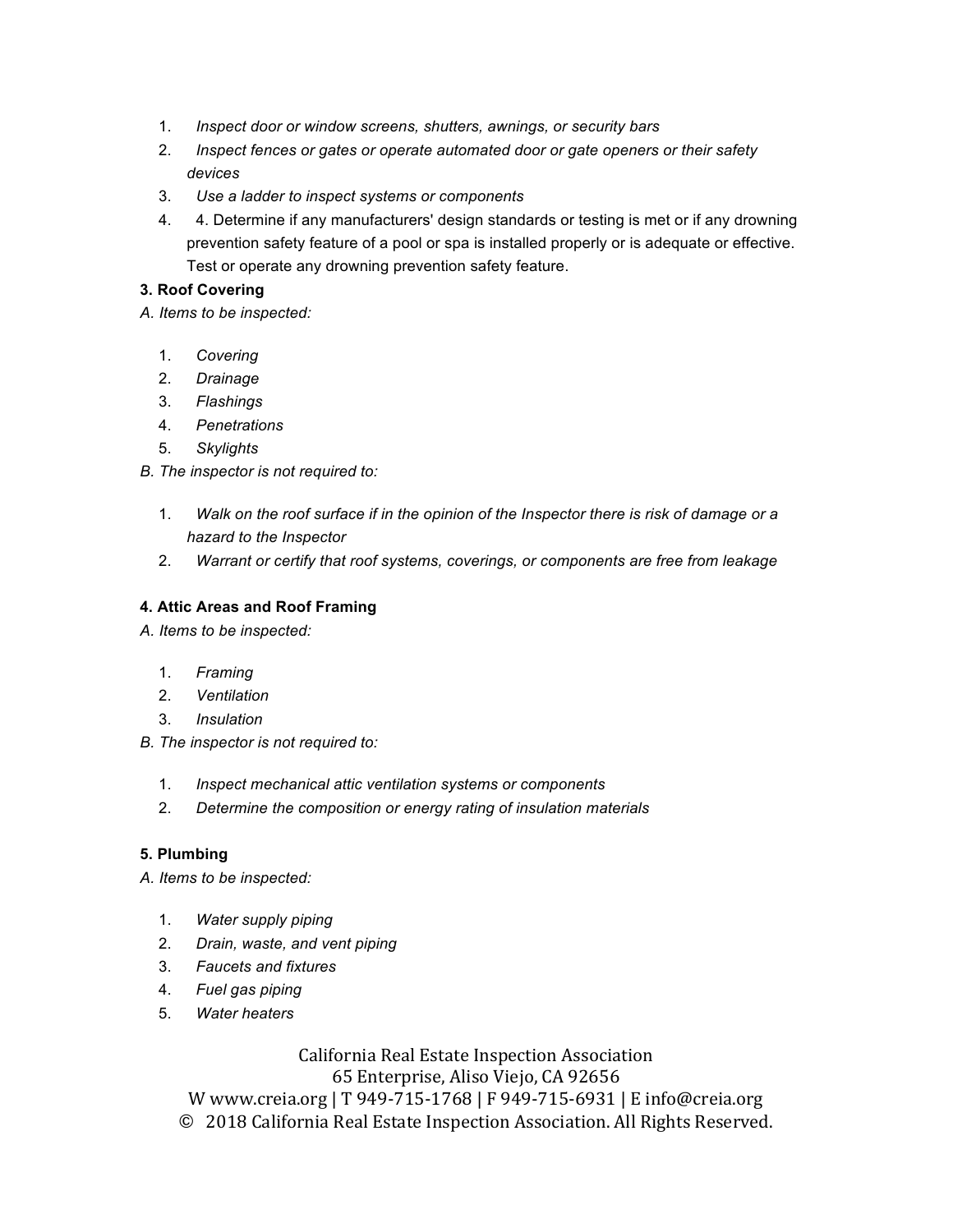- 6. *Functional flow and functional drainage*
- *B. The inspector is not required to:*
	- 1. *Fill any fixture with water, inspect overflow drains or drain-stops, or evaluate backflow devices, waste ejectors, sump pumps, or drain line cleanouts*
	- 2. *Inspect or evaluate water temperature balancing devices, temperature fluctuation, time to obtain hot water, water circulation, or solar heating systems or components*
	- 3. *Inspect whirlpool baths, steam showers, or sauna systems or components*
	- 4. *Inspect fuel tanks or determine if the fuel gas system is free of leaks*
	- 5. *Inspect wells or water treatment systems*
- 6. Electrical
- *A. Items to be inspected:*
	- 1. *Service equipment*
	- 2. *Electrical panels*
	- 3. *Circuit wiring*
	- 4. *Switches, receptacles, outlets, and lighting fixtures*
- *B. The inspector is not required to:*
	- 1. *Operate circuit breakers or circuit interrupters*
	- 2. *Remove cover plates*
	- 3. *Inspect de-icing systems or components*
	- 4. *Inspect private or emergency electrical supply systems or components*
- 7. Heating and Cooling
- *A. Items to be inspected:*
	- 1. *Heating equipment*
	- 2. *Central cooling equipment*
	- 3. *Energy source and connections*
	- 4. *Combustion air and exhaust vent systems*
	- 5. *Condensate drainage*
	- 6. *Conditioned air distribution systems*
- *B. The inspector is not required to:*
	- 1. *Inspect heat exchangers or electric heating elements*
	- 2. *Inspect non-central air conditioning units or evaporative coolers*
	- 3. *Inspect radiant, solar, hydronic, or geothermal systems or components*
	- 4. *Determine volume, uniformity, temperature, airflow, balance, or leakage of any air distribution system*

California Real Estate Inspection Association 65 Enterprise, Aliso Viejo, CA 92656

W www.creia.org | T 949-715-1768 | F 949-715-6931 | E info@creia.org

© 2018 California Real Estate Inspection Association. All Rights Reserved.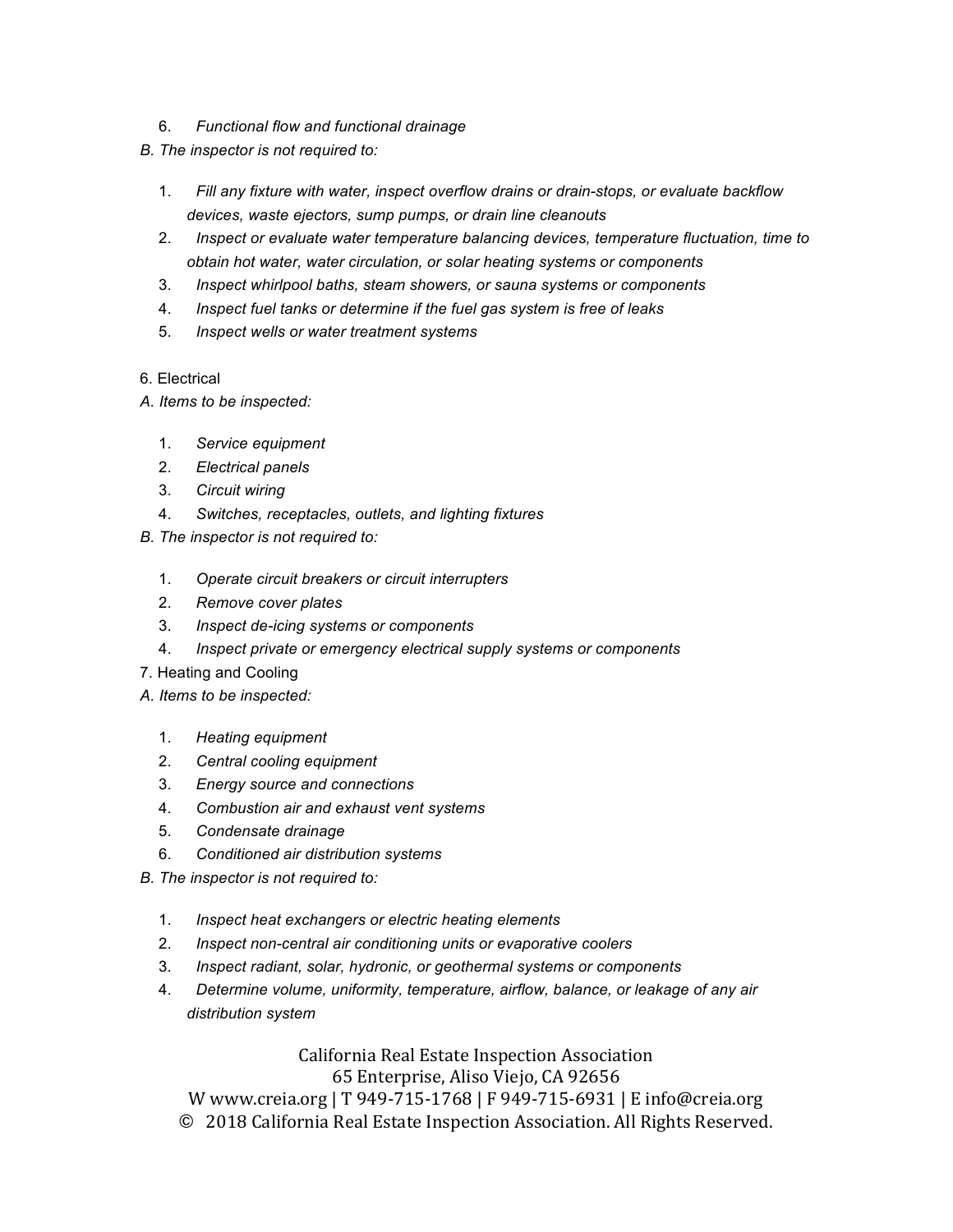- 5. *Inspect electronic air filtering or humidity control systems or components*
- 8. Fireplaces and Chimneys
- *A. Items to be inspected:*
	- 1. *Chimney exterior*
	- 2. *Spark arrestor*
	- 3. *Firebox*
	- 4. *Damper*
	- 5. *Hearth extension*
- *B. The inspector is not required to:*
	- 1. *Inspect chimney interiors*
	- 2. *Inspect fireplace inserts, seals, or gaskets*
	- 3. *Operate any fireplace or determine if a fireplace can be safely used*
- 9. Building Interior
- *A. Items to be inspected:*
	- 1. *Walls, ceilings, and floors*
	- 2. *Doors and windows*
	- 3. *Stairways, handrails, and guardrails*
	- 4. *Permanently installed cabinets*
	- 5. *Permanently installed cook-tops, mechanical range vents, ovens, dishwashers, and food waste disposals*
	- 6. *Absence of smoke and carbon monoxide alarms*
	- 7. *Vehicle doors and openers*
- *B. The inspector is not required to:*
	- 1. *Inspect window, door, or floor coverings*
	- 2. *Determine whether a building is secure from unauthorized entry*
	- 3. *Operate, test or determine the type of smoke or carbon monoxide alarms or test vehicle door safety devices*
	- 4. *Use a ladder to inspect systems or components*

III. Limitations, Exceptions and Exclusions

A. The following are excluded from a *real estate inspection*:

- 1. *Systems* or *components* of a *building*, or portions thereof, which are not *readily accessible*, not *permanently installed*, or not *inspected* due to circumstances beyond the control of the *Inspector* or which the Client has agreed or specified are not to be *inspected*
- 2. Site improvements or amenities, including, but not limited to; accessory buildings, fences, planters, landscaping, irrigation, swimming pools, spas, ponds, waterfalls, fountains or their *components* or accessories

California Real Estate Inspection Association 65 Enterprise, Aliso Viejo, CA 92656

W www.creia.org | T 949-715-1768 | F 949-715-6931 | E info@creia.org © 2018 California Real Estate Inspection Association. All Rights Reserved.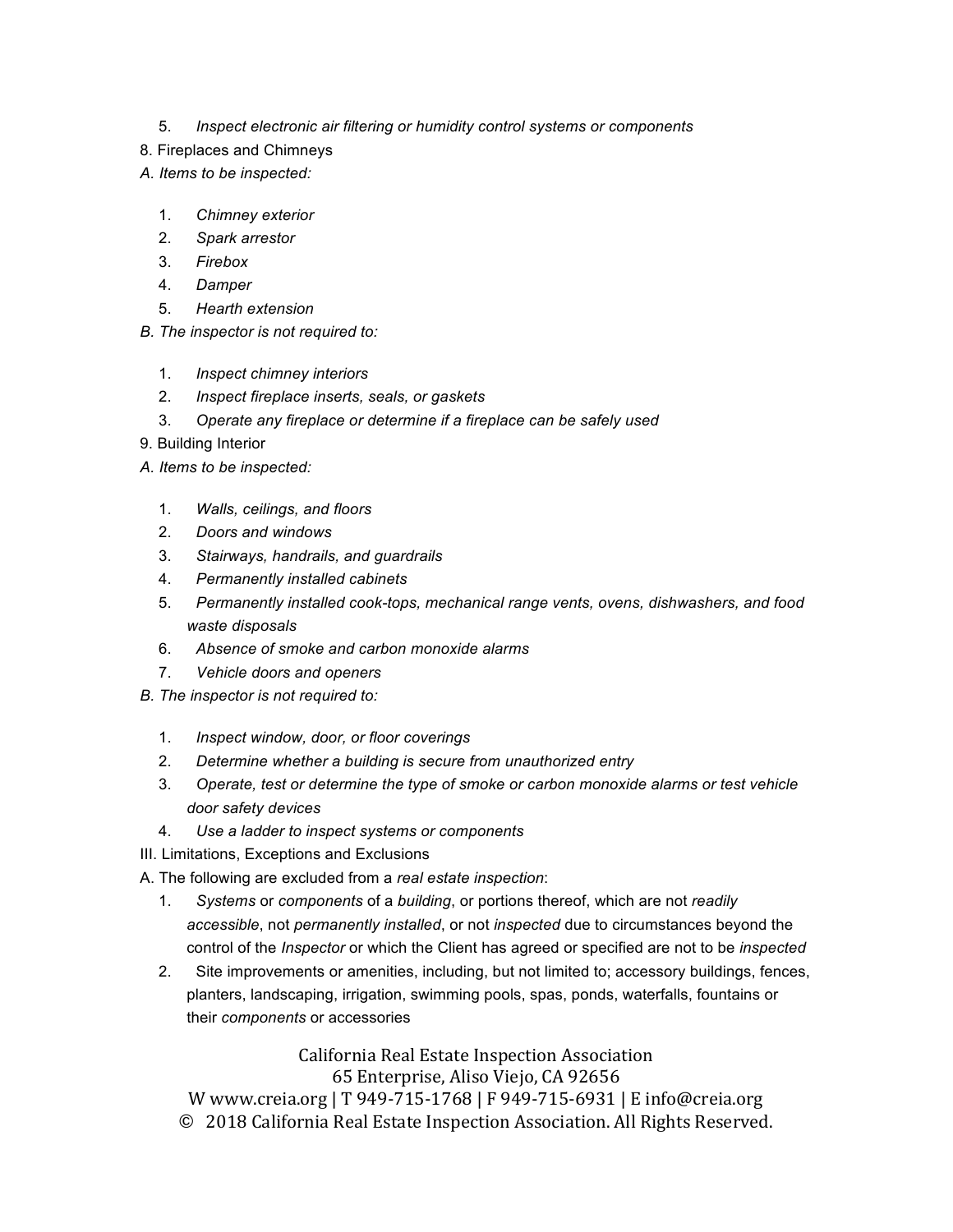- 3. Auxiliary features of *appliances* beyond the *appliance's* basic *function*
- 4. *Systems* or *components*, or portions thereof, which are under ground, under water, or where the *Inspector* must come into contact with water
- 5. Common areas as defined in California Civil Code section 1351, et seq., and any dwelling unit *systems* or *components* located in common areas
- 6. *Determining* compliance with manufacturers' installation guidelines or specifications, building codes, accessibility standards, conservation or energy standards, regulations, ordinances, covenants, or other restrictions
- 7. *Determining* adequacy, efficiency, suitability, quality, age, or remaining life of any *building, system,* or *component*, or marketability or advisability of purchase
- 8. Structural, architectural, geological, environmental, hydrological, land surveying, or soilsrelated examinations
- 9. Acoustical or other nuisance characteristics of any *system* or *component* of a *building,* complex, adjoining property, or neighborhood
- 10. Conditions related to animals, insects, or other organisms, including fungus and mold, and any hazardous, illegal, or controlled substance, or the damage or health risks arising there from
- 11. Risks associated with events or conditions of nature including, but not limited to; geological, seismic, wildfire, and flood
- 12. Water testing any *building, system,* or *component* or *determine* leakage in shower pans, pools, spas, or any body of water
- 13. *Determining* the integrity of hermetic seals at multi-pane glazing
- 14. Differentiating between original construction or subsequent additions or modifications
- 15. Reviewing information from any third-party, including but not limited to; product defects, recalls, or similar notices
- 16. Specifying repairs/replacement procedures or estimating cost to correct
- 17. Communication, computer, security, or low-voltage *systems* and remote, timer, sensor, or similarly controlled *systems* or *components*
- 18. Fire extinguishing and suppression *systems* and *components* or *determining* fire resistive qualities of materials or assemblies
- 19. Elevators, lifts, and dumbwaiters
- 20. Lighting pilot lights or activating or *operating* any *system, component,* or *appliance* that is *shut down*, unsafe to *operate*, or does not respond to *normal user controls*
- 21. *Operating* shutoff valves or *shutting down* any *system* or *component*
- 22. Dismantling any *system*, structure, or *component* or removing access panels other than those provided for homeowner maintenance
- B. The *Inspector* may, at his or her discretion:

California Real Estate Inspection Association 65 Enterprise, Aliso Viejo, CA 92656 W www.creia.org | T 949-715-1768 | F 949-715-6931 | E info@creia.org © 2018 California Real Estate Inspection Association. All Rights Reserved.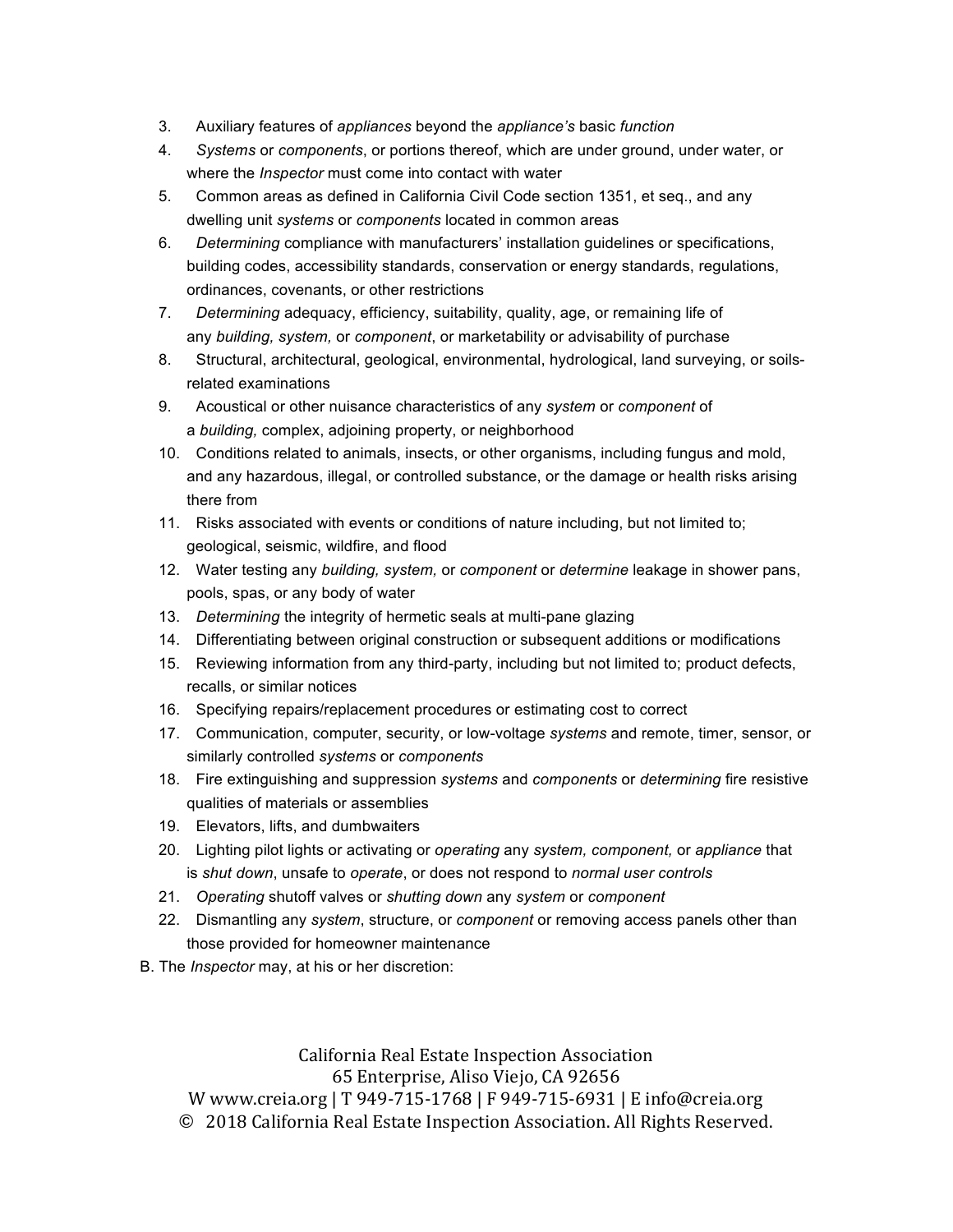- 1. *Inspect* any *building, system, component, appliance,* or improvement not included or otherwise excluded by these Standards of Practice. Any such *inspection* shall comply with all other provisions of these Standards.
- 2. Include photographs in the written report or take photographs for *Inspector's* reference without inclusion in the written report. Photographs may not be used in lieu of written documentation.
- IV Glossary of Terms

**Note:** All definitions apply to derivatives of these terms when *italicized* in the text.

- **Appliance:** An item such as an oven, dishwasher, heater, etc. which performs a specific *function*
- **Building:** The subject of the *inspection* and its *primary parking structure*
- **Component:** A part of a *system, appliance, fixture, or device*
- **Condition:** Conspicuous state of being
- **Determine:** Arrive at an opinion or conclusion pursuant to a *real estate inspection*
- **Device:** A *component* designed to perform a particular task or *function*
- **Fixture:** A plumbing or electrical *component* with a fixed position and *function*
- **Function:** The normal and characteristic purpose or action of a *system, component,* or *device*
- **Functional Drainage:** The ability to empty a plumbing *fixture* in a reasonable time
- **Functional Flow:** The flow of the water supply at the highest and farthest *fixture* from the *building* supply shutoff valve when another *fixture* is used simultaneously
- **Inspect:** Refer to Part I, "Definition and Scope", Paragraph A
- **Inspector:** One who performs a *real estate inspection*
- **Normal User Control:** Switch or other *device* that activates a *system* or *component* and is provided for use by an occupant of a *building*
- **Operate:** Cause a system, appliance, fixture, or *device* to *function* using *normal user controls*
- **Permanently Installed:** Fixed in place, e.g. screwed, bolted, nailed, or glued
- **Primary Building:** A *building* that an *Inspector* has agreed to *inspect*
- **Primary Parking Structure:** A *building* for the purpose of vehicle storage associated with the *primary building*
- **Readily Accessible:** Can be reached, entered, or viewed without difficulty, moving obstructions, or requiring any action which may harm persons or property
- **Real Estate Inspection:** Refer to Part I, "Definitions and Scope", Paragraph A
- **Representative Number:** Example, an average of one *component* per area for multiple similar *components* such as windows, doors, and electrical outlets
- **Safety Hazard:** A *condition* that could result in significant physical injury
- **Shut Down:** Disconnected or turned off in a way so as not to respond to *normal user controls*

# California Real Estate Inspection Association 65 Enterprise, Aliso Viejo, CA 92656

W www.creia.org | T 949-715-1768 | F 949-715-6931 | E info@creia.org © 2018 California Real Estate Inspection Association. All Rights Reserved.